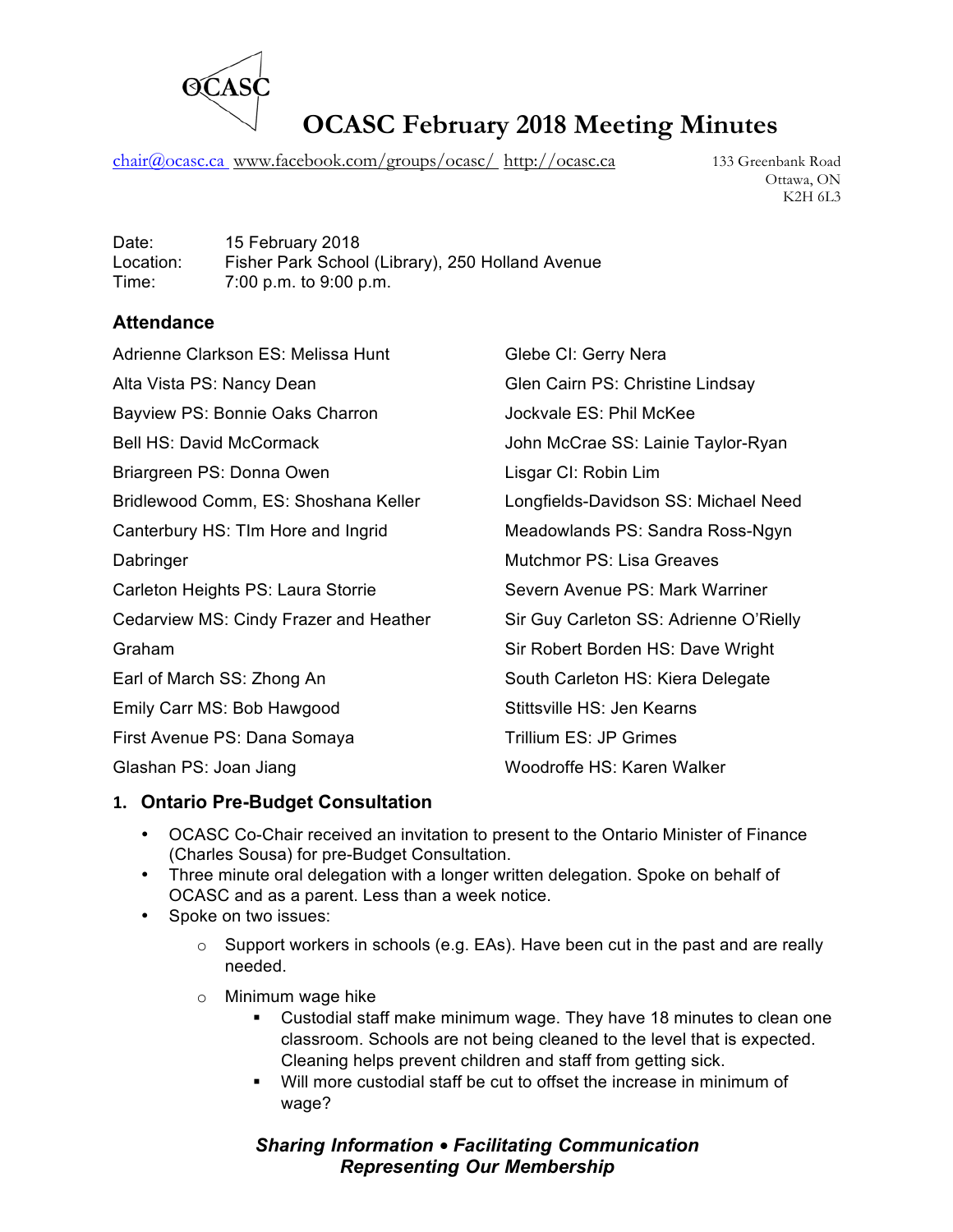

chair@ocasc.ca www.facebook.com/groups/ocasc/ http://ocasc.ca 133 Greenbank Road

Ottawa, ON K2H 6L3

- Minister spoke with co-chair at break.
- Wide variety of groups presenting to the minister (not limited to education). Only 2 people spoke on education. The other was Trustee Lynn Scott. 60 people spoke that day just in Ottawa. Pre-budget consultations taking place in 6-8 other cities.
- Amalgamation of co-terminus boards was not raised. Not sure is this is directly related to Ministry of Finance.
- Agreed that OCASC should prepare a list of topics that they would like to delegate on for next year. Should do this in the fall.
- Special needs groups looking for more funding was one common theme, but overall it was a highly highly diverse group.

### **2. Special Education Advisory Committee (SEAC) Update (Dana)**

- Storefront program:
	- $\circ$  The goal of the program is to enable twelve exceptional students between ages 19 and 21, with a mild intellectual disability or developmental disability, an opportunity to spend half of the day in a work environment with the other half participating in life skills development. Program has run for 30+ years.
	- $\circ$  The program has been located in a commercial building near St. Laurent Centre for over 30 years, rent free. However, the building is now going to charge rent (approx \$3,000 month). Learning Support Services is planning to discontinue the program, stating that:
		- 1. There are already co-op programs in place for this sector in a variety of OCDSB Secondary Schools.
		- 2. This program is not under direct control of Learning Support Services.
		- 3. Without LSS supervision, there may be issues of equity of access.
	- o There is significant support for keeping the program open by participants, stating the location is ideal within the city, and that because this program is not in a high school setting, it helps these students transition more smoothly into the adult world. This issue is not coming to Trustees for a vote, but delegates are hoping Trustee awareness will help save this program.
- Individual Education Plan (IEP) forms are now accessible to teachers in an online platform. This is an internal system, though eventually teachers will be able to send a child's IEP by PDF to parents. This new platform will hopefully bring consistency, clarity, and ease of access of IEPs to teachers and principals. The new software will be used starting for Term 2 IEPs.
- Gifted Secondary School Geographic Model Transition. Lisgar CI requested last month that a community consultation take place. Superintendent Grigoriev asked SEAC who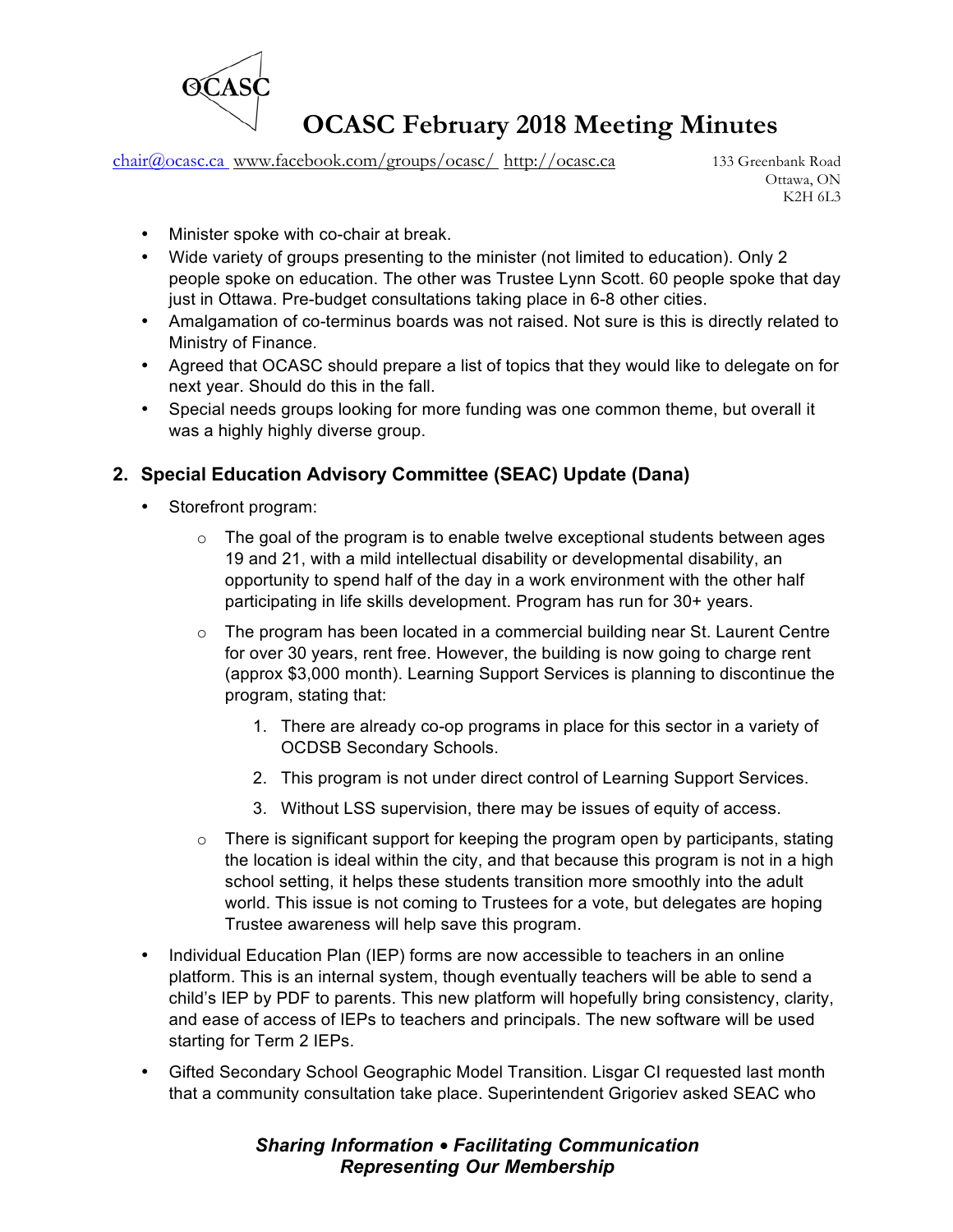

chair@ocasc.ca www.facebook.com/groups/ocasc/ http://ocasc.ca 133 Greenbank Road

Ottawa, ON K2H 6L3

they thought should be consulted, and how. Trustee Boothby suggested consultations be conducted in a similar way as Area Reviews, others commented that all the gifted schools involved and all the feeder schools that go into Lisgar - and whatever new sites they're considering - should be consulted. Trustee Ellis reminded SEAC that Trustees already gave staff the power to move forward with the Geographic model a few years ago. Trustee Boothby suggested Superintendent Grigoriev work with ABC and OCASC on developing the consultation process. If OCASC members have input regarding consultations let Dana know and it will be forwarded on to Superintendent Grigoriev.

- The Gifted Review Advisory Group is currently drafting recommendations concerning the gifted program. The report will be presented to OCASC next month, along with an information sheet about the Board process concerning the gifted program.
- Message from Trustee Christine Boothby Gifted program is still ongoing and a a viable program. Let Trustee Boothby (christine.boothby@ocdsb.ca) know if people are hearing otherwise.

#### **3. Discussion on Secondary School Geographic Model Transition**

- Currently four secondary schools offering the gifted program:
	- o Bell High School (English/French) 202 students
	- o Glebe Collegiate Institute (French) 65 students
	- o Lisgar Collegiate Institute (English) 366 students
	- o Merivale High School (English/French) 17 students
- Proposal is to move to 2 schools. Each school would offer a French and English program. The 2 schools have not been identified.
- Looks like LSS will consult without identifying the schools that will have the secondary gifted program.
- Frustration with board not listening to parents.
- Parents can have an effect by appearing at COW. Gifted Review last year is an example.
- School councils can pass a recommendation that gives advice to school board. The recommendation goes to the school's superintendent, and the superintendent has to respond.
- Some trustees ignore cut and paste type emails.

#### **4. GrowSmartGirls - Community Information Sessions**

- GrowSmartGirls (https://growsmartgirls.ca/) is a seminar series aimed at providing early information to our daughters (and sons) on some very concerning issues that have surfaced over the last few months. It's important that parents and their children get the information together and be able to speak to each other on these topics, with common starting points.
- While the initiative was designed with girls in mind, boys will benefit from the information presented and the workshops. Anyone who is interested is invited to learn about societal challenges facing our children today, and what we can all do to ensure they are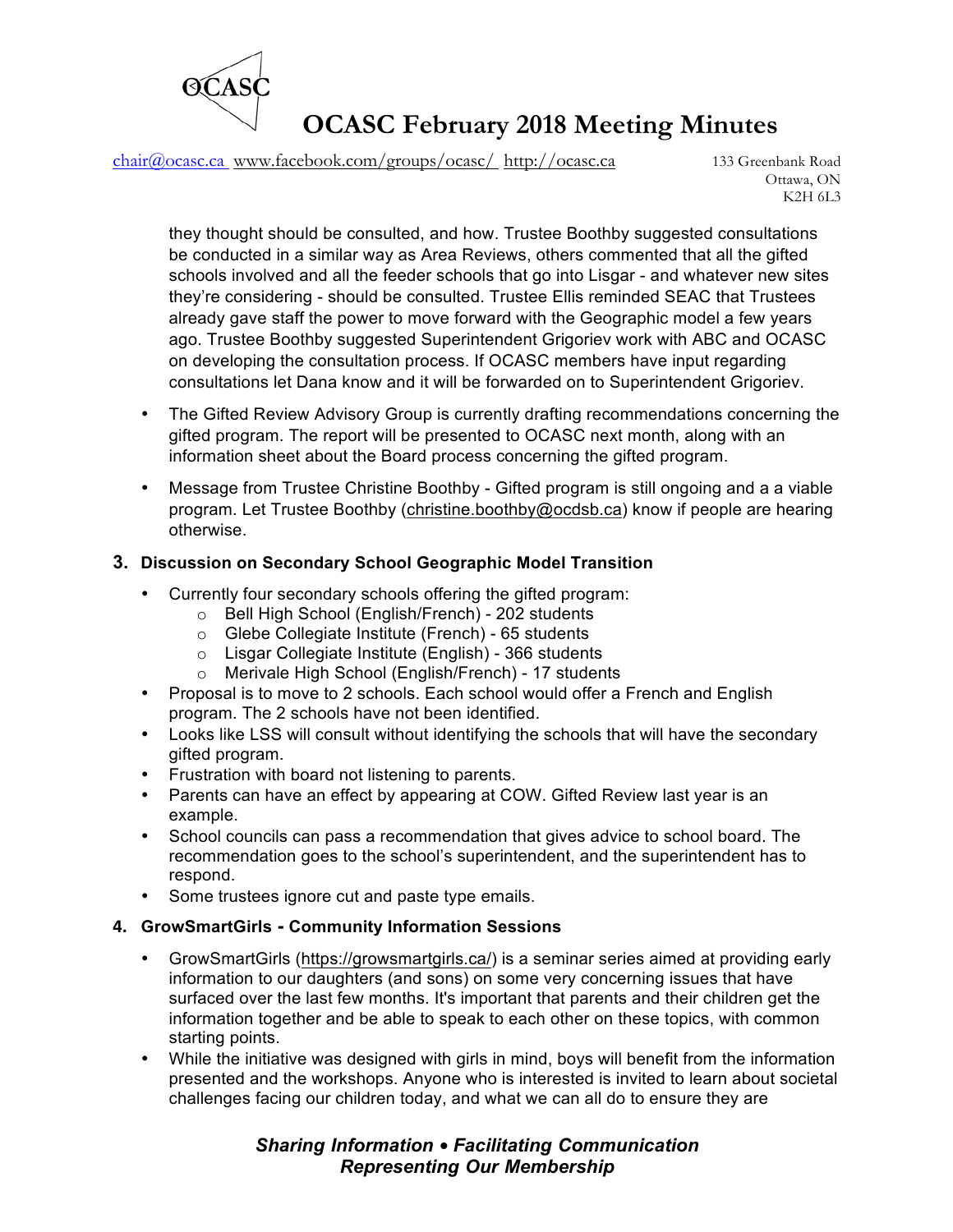

chair@ocasc.ca www.facebook.com/groups/ocasc/ http://ocasc.ca 133 Greenbank Road

Ottawa, ON K2H 6L3

equipped early to deal with those challenges. (Note there will be content not suitable for all age groups – these talks are geared for grades 6-12).

- The goal is simply to empower youth with knowledge/skills/tools to improve their situational awareness and respond to societal dangers (including those on the Internet).
- See the website (https://growsmartgirls.ca/) for details on the upcoming workshops and to register.
- Started by a mother whose daughter recently transitioned from grade 6 to 7.

#### **5. Ingrid Dabringer from OCDSB Advisory Committee on the Arts**

- http://acaottawa.ca/ Working on updating the website. Will be available next month.
- Website will feature past award winners.
- Tying arts to the curriculum, OCDSB exit outcomes, wellness and project based learning.
- Awards:
	- $\circ$  4 teachers awards 2 elementary and 2 secondary
	- $\circ$  6 students awards (split 3/3 elementary and secondary)
	- o plus others
	- o (Leadership, Lifetime Achievement Award)
	- o Would like every school to make a nomination
	- o Working on an online nomination process
- Teacher training. When the teaching program went to 2 years, the amount of arts training stayed the same. U of O didn't run some visual arts classes because of lack of demand. Student teachers are not confident in getting a job with an arts teachable.
- Arts was on the priority list for PRO grants. Maybe schools can work together.
- Advisory Committee on the Arts members are open to visiting School Councils.
- Some schools have empty space that is looking to re-purposed. Maybe use for arts?

#### **6. OCDSB School Council Banking Policy Change**

- Was planned to be discussed at this month's meeting, but the report (Report 18-0XX, Consultation Plan re School Council Banking) to be discussed at February 20th COW is not available.
- Concerns
	- o Vendor restrictions Will councils be restricted on who they can make purchases from?
	- o Choice of Payment System Will councils be forced to use School Cash Online (school cash online takes 3% of all transactions even cash transactions)
		- Three percent goes to an administrative fund at school to pay for credit card fees (since some credit card fees are higher)
	- o Additional workload on staff
		- § Office staff are already overworked. Office staff is the heart of the school don't want to add more work to already overworked staff.
		- Additional workload for principals.